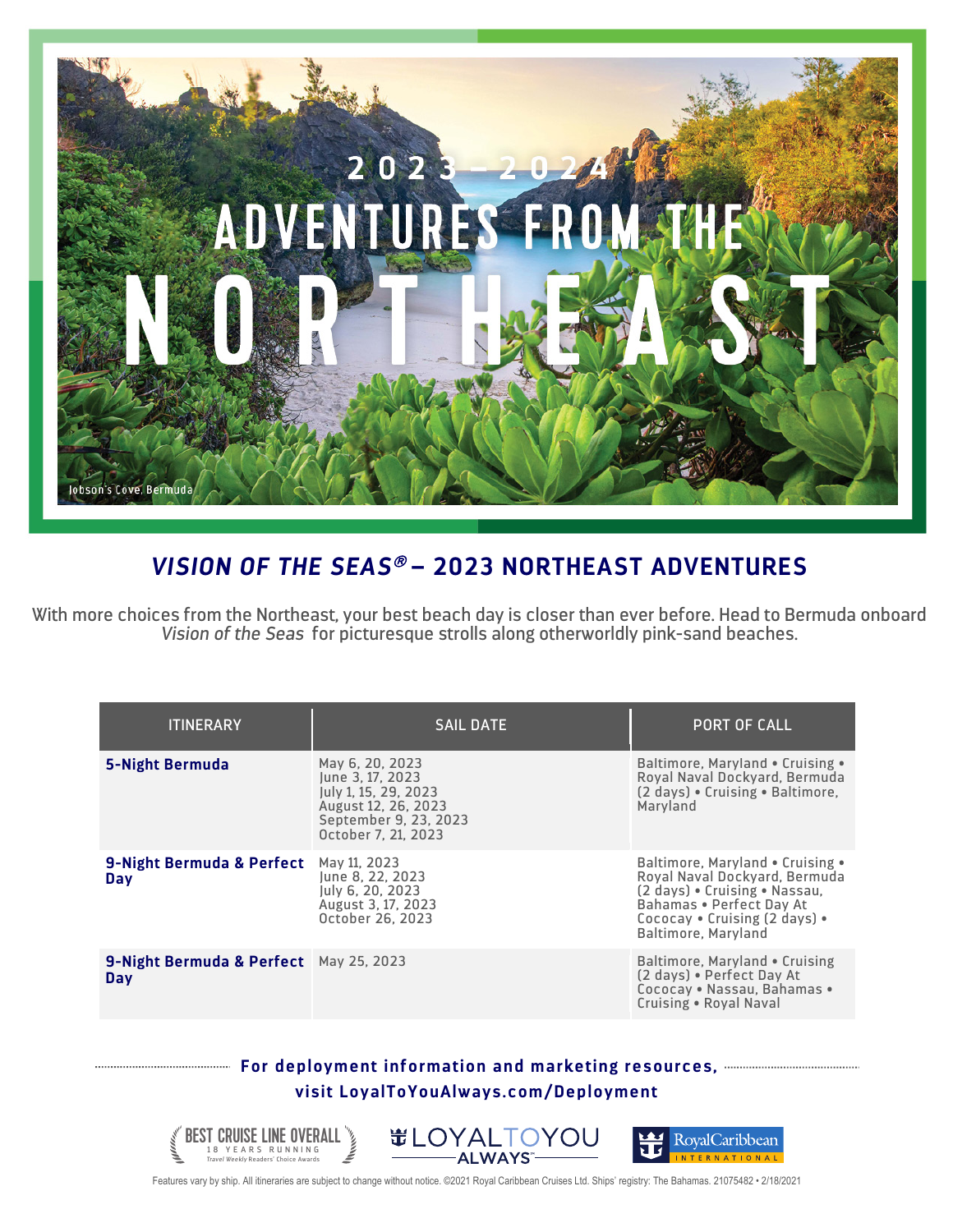| <b>ITINERARY</b>                                                                                                                                               | <b>SAIL DATE</b>                                                                                                         | <b>PORT OF CALL</b>                                                                                                                                                                                                                                                                                     |  |  |
|----------------------------------------------------------------------------------------------------------------------------------------------------------------|--------------------------------------------------------------------------------------------------------------------------|---------------------------------------------------------------------------------------------------------------------------------------------------------------------------------------------------------------------------------------------------------------------------------------------------------|--|--|
|                                                                                                                                                                |                                                                                                                          | Dockyard, Bermuda (2 days) •<br>Cruising . Baltimore, Maryland                                                                                                                                                                                                                                          |  |  |
| 9-Night Canada & New<br><b>England</b>                                                                                                                         | <b>August 31, 2023</b><br>September 14, 2023<br>October 12, 2023                                                         | Baltimore, Maryland . Cruising .<br>Boston, Massachusetts .<br>Portland, Maine . Bar Harbor,<br>Maine . Saint John, New<br>Brunswick (Bay Of Fundy) •<br>Halifax, Nova Scotia . Cruising<br>(2 days) · Baltimore, Maryland                                                                              |  |  |
| 9-Night Canada & New<br><b>England</b>                                                                                                                         | September 28, 2023                                                                                                       | Baltimore, Maryland . Cruising .<br>Boston, Massachusetts .<br>Portland, Maine . Bar Harbor,<br>Maine . Halifax, Nova Scotia .<br>Saint John, New Brunswick (Bay<br>Of Fundy) . Cruising (2 days) .<br>Baltimore, Maryland                                                                              |  |  |
| <b>10-Night Fort Lauderdale</b><br>to Baltimore                                                                                                                | May 1, 2023                                                                                                              | Fort Lauderdale. Florida •<br>Cruising (2 nights) • Willemstad,<br>Curacao • Kralendijk, Bonaire •<br>Oranjestad, Aruba • Cruising (4)<br>days) • Baltimore, Maryland                                                                                                                                   |  |  |
| 12-Night Southern<br><b>Caribbean</b>                                                                                                                          | November 4, 2023<br>December 2, 2023<br>January 27, 2024<br><b>February 24, 2024</b><br>March 23, 2024<br>April 20, 2024 | Baltimore, Maryland . Cruising<br>(3 nights) • St. Croix, U.S Virgin<br>Islands . Philipsburg, St.<br>Maarten . Castries, St. Lucia .<br>Bridgetown, Barbados •<br>Basseterre, St. Kitts & Nevis .<br>Cruising (3 nights) • Baltimore,<br>Maryland                                                      |  |  |
| 8-Night Southeast Coast &<br><b>Bahamas</b>                                                                                                                    | <b>February 8, 2024</b><br>March 7. 2024<br>April 4, 2024                                                                | Baltimore, Maryland . Cruising .<br>Charleston, South Carolina .<br>Orlando (Port Canaveral).<br>Florida . Nassau, Bahamas .<br>Grand Bahama Island . Cruising<br>(2 nights) · Baltimore, Maryland                                                                                                      |  |  |
| 8-Night Southeast Coast &<br>Bahamas                                                                                                                           | November 16, 2023<br>December 14, 2023                                                                                   | Baltimore, Maryland . Cruising .<br>Orlando (Port Canaveral),<br>Florida . Grand Bahama Island .<br>Nassau, Bahamas . Perfect Day<br>At Cococay . Cruising (2 nights)<br>• Baltimore, Maryland                                                                                                          |  |  |
| 13-Night Southern<br>Caribbean                                                                                                                                 | January 6, 2024                                                                                                          | Baltimore, Maryland . Cruising<br>(2 nights) • Labadee, Haiti •<br>Puerto Plata, Dominican Rep .<br>St. Croix, U.S Virgin Islands .<br>Fort De France, Martinique •<br>Bridgetown, Barbados .<br>Castries, St. Lucia . Basseterre,<br>St. Kitts & Nevis . Cruising (3)<br>nights) • Baltimore, Maryland |  |  |
| <b>8-Night Southeast Coast &amp;</b><br><b>Bahamas</b>                                                                                                         | January 19, 2024<br>February 16, 2024<br>March 15, 2024                                                                  | Baltimore, Maryland . Cruising .<br>Charleston, South Carolina .<br>Orlando (Port Canaveral),                                                                                                                                                                                                           |  |  |
| <b>Example 2018</b> For deployment information and marketing resources, <b>Access 2018</b> For deployment information<br>visit LoyalToYouAlways.com/Deployment |                                                                                                                          |                                                                                                                                                                                                                                                                                                         |  |  |
| <b>#LOYALTOYOU</b><br>岦<br>RoyalCaribbean<br><b>ALWAYS</b><br><b>NTERNATIONAL</b><br>ravel Weekly Readers' Choice Awards                                       |                                                                                                                          |                                                                                                                                                                                                                                                                                                         |  |  |

Features vary by ship. All itineraries are subject to change without notice. ©2021 Royal Caribbean Cruises Ltd. Ships' registry: The Bahamas. 21075482 • 2/18/2021